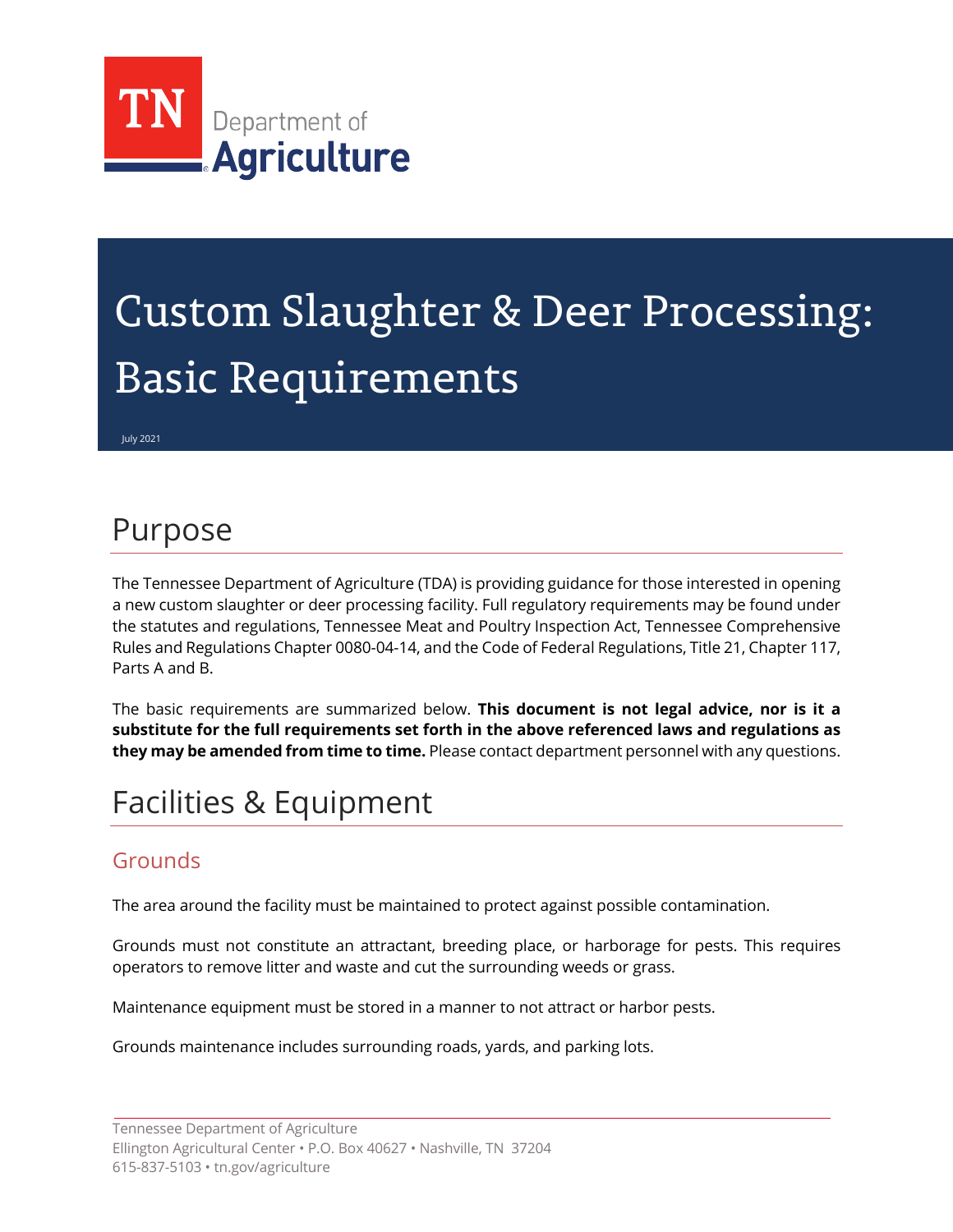Adequate drainage, waste treatment, and waste disposal systems must be provided and maintained to prevent contamination to food by seepage, foot-borne filth, or providing a breeding place for pests.

#### Plant Construction

#### *Physical Facility*

Facility must be a suitable size for its purpose. Aisles and areas between workstations must be spaced to allow for easy movement and must be unobstructed.

Floors, walls, and ceilings shall be smooth, nonabsorbent, clean and in good repair.

Adequate floor drainage must be provided in all areas where floors are subject to flooding-type cleaning or where normal operations release or discharge water or other liquid waste onto the floor.

Overhead fixtures, ducts, and pipes shall be recessed or otherwise contained to minimize dust collection. Water and steam lines shall be wrapped or insulated to prevent condensation from dripping on foods or work surfaces.

Sewage lines shall not be installed over work surfaces, areas where food is stored, or where containers of food are placed.

#### *Lighting, Ventilation, Doors & Windows*

Adequate lighting shall be provided in all areas of the plant.

All light bulbs, skylights, or other glass fixtures in processing areas shall be shatter-resistant or protected with shields to prevent food contamination if broken.

Ventilation must be adequate to minimize condensation, odors, or vapors, including steam and noxious fumes.

The plant shall be effectively screened with self-closing doors or other protection against entrance of pests including birds, animals, insects, and rodents.

#### Plumbing

#### *Water Supply and Sewage Disposal*

All water used in the plant operation shall be from an approved source and free of any cross connections.

Hot and cold running water under pressure tempered by means of a mixing valve or combination faucet shall be provided in all areas where food is processed, and equipment is cleaned.

The plant shall have an approved sewage disposal system installed and maintained in compliance with all state laws and regulations.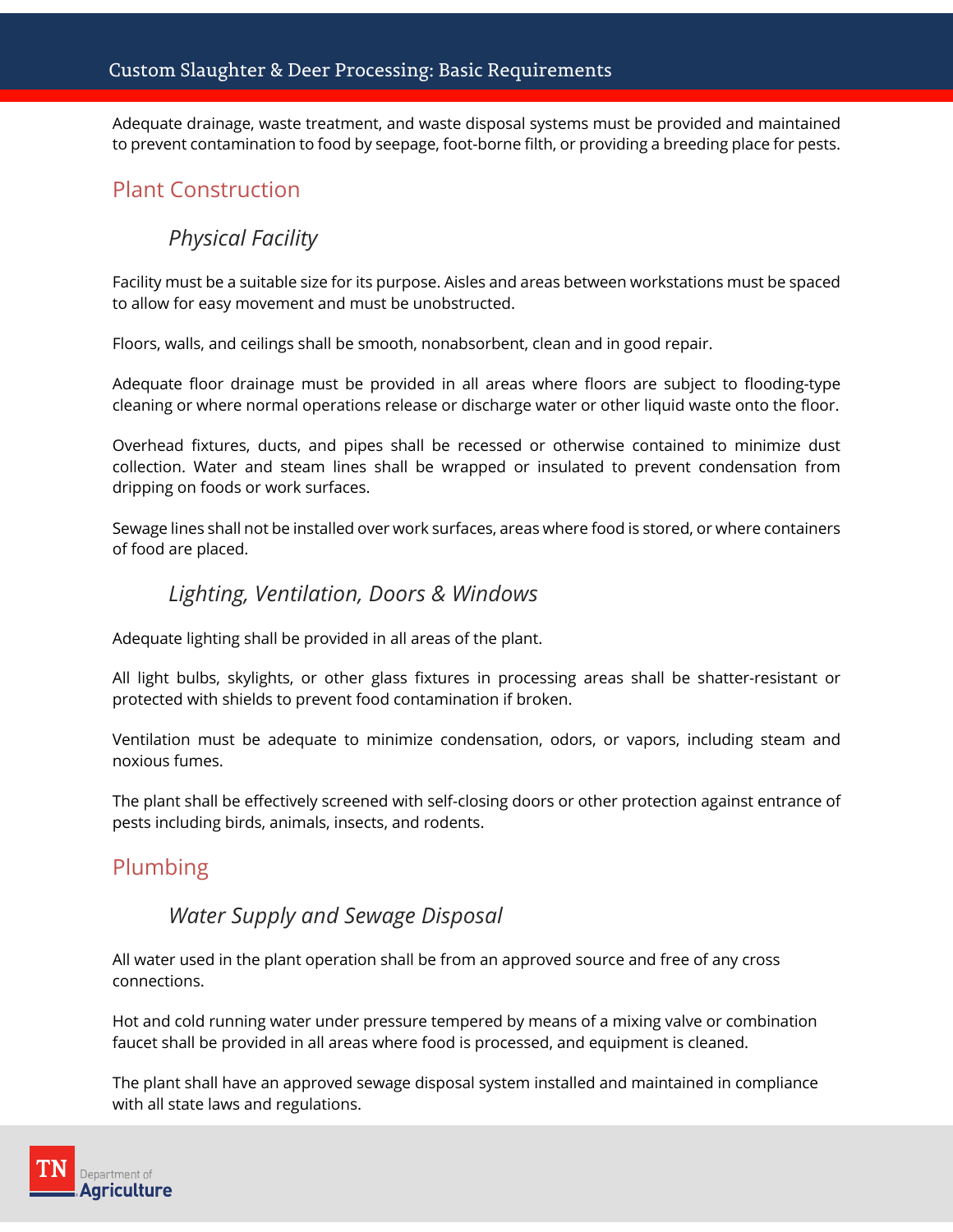#### *Handwashing and Toilet Facilities*

Hand sinks with hot and cold running water tempered by means of a mixing valve or combination faucet shall be located in food processing areas and toilet rooms.

Sinks shall be kept clean and in good repair.

Each sink location shall be supplied with soap and disposable hand towels or a hand drying device, and a covered waste basket.

Sinks used for equipment cleaning cannot be used for hand washing.

Toilet room design and equipment shall comply with all state laws and regulations.

All toilet room doors shall be self-closing and not open directly into areas where food is exposed.

#### Pest Control

Pets, including guard dogs and cats, shall be excluded from plants.

Garbage and any offal shall be conveyed, stored, and disposed of in a manner that prevents food contamination and pest attraction.

Chemical pest control application shall be conducted in a manner consistent with the manufacturer's directions so as not contaminate food or food-contact surfaces.

A person shall not apply a pesticide in a building used for processing, packing, or otherwise handling or storing food except under the direct supervision of a person licensed to apply pesticides in accordance with General Provision 62-21-124 (a))4), Chapter 21 of the Tennessee Application of Pesticide Act of 1978.

No chemicals for pest control shall be used in the plant except those specifically approved for use in food establishments.

#### Equipment

All equipment and utensils shall be of sanitary design, easily cleanable, and in good repair.

Equipment shall be constructed and maintained to prevent food contamination by lubricants, fuel, metal fragments, or other contaminants.

There shall be enough space around, under, and behind large pieces of equipment to allow cleaning and to prevent accumulations of dirt and litter.

Each freezer and cold storage compartment must be fitted with an indicating thermometer, temperature-measuring device, or temperature recording device.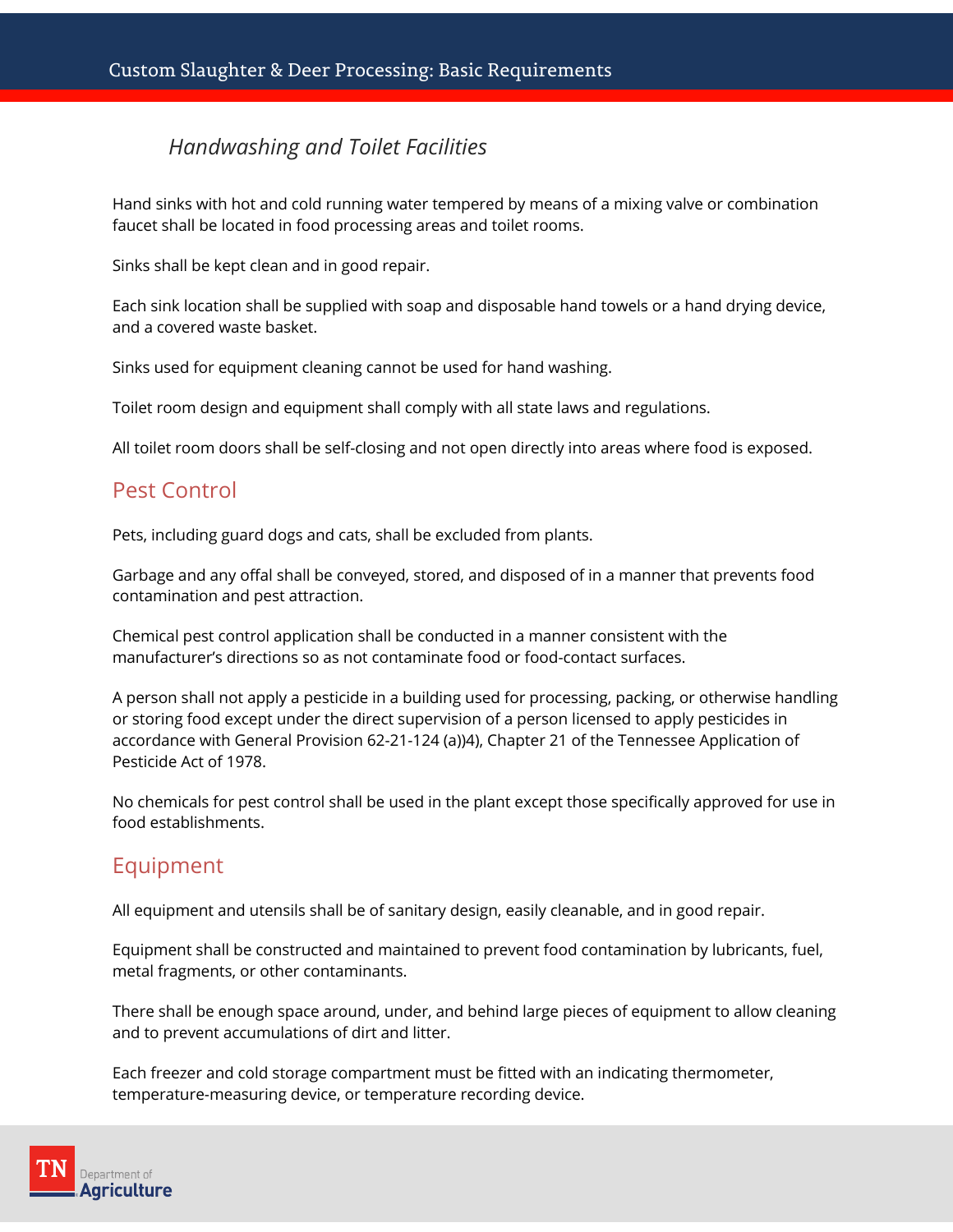### Personnel

Personnel with any communicable disease or with boils, sores, or infected wounds on their hands or arms are prohibited from handling foods.

Employees are required to wash their hands before starting work, after each absence from or changing of workstations, and as often as necessary on the job.

Employees must wash their hands after eating, smoking, or using the toilet.

Eating, drinking, and use of tobacco shall be prohibited except in designated areas outside of processing and storage rooms.

Personnel are required to wear clean outer garments and hair restraints during processing.

### Processes

#### Raw Materials

Roadkill shall not be processed unless in compliance with Tenn. Code Ann. § 70-4-114.

Only farm-slaughtered animals, licensed facility-slaughter animals, or lawfully harvested deer may be processed.

Carcasses and cuts must be marked in a manner that allows the animal owner to be identified.

Ingredients must come from an approved source. For example, spices and cheese added to meat must come from a facility duly licensed by the appropriate local, state, or federal authority. Fat that is added to meat must come from a facility inspected or licensed by the United States Department of Agriculture (USDA).

#### Deer Processing

Deer carcasses shall be examined by the processor immediately upon submission of the carcass for processing.

The processor shall reject any carcass when evidence of spoilage is observed or suspected which would result in probable unwholesomeness of the meat.

No deer carcass shall be accepted if harvested from a quarantined area as designated by the Tennessee Wildlife Resource Agency (TWRA) or other appropriate state agency.

All TWRA requirements for deer carcass transportation and reporting must be followed.